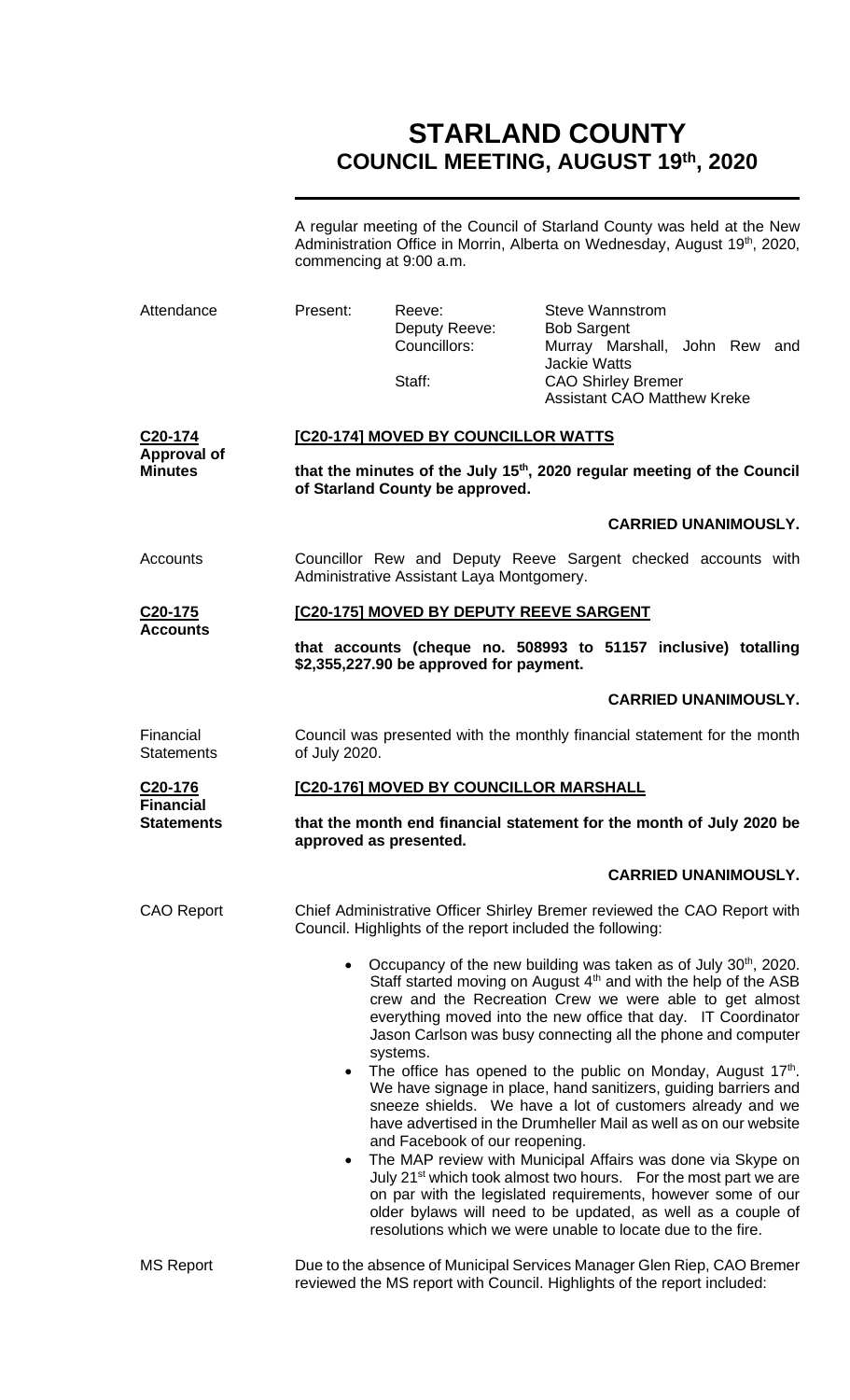|                                                 | There was a major waterline break within the Starland Regional<br>Water System that feeds all the west part of the County including the<br>Villages of Munson and Morrin. The break was difficult to locate<br>given the topography and heavy crops but was eventually located in<br>Pat Murray's canola field on the 8" PVC line. Once repairs were<br>completed all sections affected were flushed.<br>Glen has received an application by Art and Louise Candy for a<br>$\bullet$<br>water service to their new acreage property located on the NE-6-30-<br>20. There is an existing 6" line passing through the same parcel<br>and the new service would come off this line and all work and<br>materials is expected to be covered by the \$17,500.00 connection<br>fee.<br>The mowing program has remained steady with higher than normal<br>$\bullet$<br>rainfall for this time of year. The mowing is well under control as<br>we now have expanded the mowing program to include the waste<br>transfer sites, water stations and other properties throughout the<br>County. |
|-------------------------------------------------|--------------------------------------------------------------------------------------------------------------------------------------------------------------------------------------------------------------------------------------------------------------------------------------------------------------------------------------------------------------------------------------------------------------------------------------------------------------------------------------------------------------------------------------------------------------------------------------------------------------------------------------------------------------------------------------------------------------------------------------------------------------------------------------------------------------------------------------------------------------------------------------------------------------------------------------------------------------------------------------------------------------------------------------------------------------------------------------|
| C <sub>20</sub> -177<br><b>Water Connection</b> | [C20-177] MOVED BY REEVE WANNSTROM                                                                                                                                                                                                                                                                                                                                                                                                                                                                                                                                                                                                                                                                                                                                                                                                                                                                                                                                                                                                                                                   |
|                                                 | that Starland County provide Art and Louise Candy with a potable<br>water connection for \$17,500.00, plus any overages, as per the terms<br>of Bylaw 1136, to their property located on the NE-6-30-20-W4.                                                                                                                                                                                                                                                                                                                                                                                                                                                                                                                                                                                                                                                                                                                                                                                                                                                                          |
|                                                 | <b>CARRIED UNANIMOUSLY.</b>                                                                                                                                                                                                                                                                                                                                                                                                                                                                                                                                                                                                                                                                                                                                                                                                                                                                                                                                                                                                                                                          |
| <b>Ethelo Decisions</b>                         | CAO Bremer inquired to Council as to their interest in pursuing a public<br>consultation with Ethelo Decisions. Administration is looking for direction<br>as there are many options provided and costs vary substantially.                                                                                                                                                                                                                                                                                                                                                                                                                                                                                                                                                                                                                                                                                                                                                                                                                                                          |
| C <sub>20</sub> -178<br><b>Public</b>           | [C20-178] MOVED BY COUNCILLOR WATTS                                                                                                                                                                                                                                                                                                                                                                                                                                                                                                                                                                                                                                                                                                                                                                                                                                                                                                                                                                                                                                                  |
| <b>Engagement</b><br><b>Contract</b>            | that Starland County identify a public engagement process that is to<br>be facilitated by Ethelo Decisions later this year.                                                                                                                                                                                                                                                                                                                                                                                                                                                                                                                                                                                                                                                                                                                                                                                                                                                                                                                                                          |
|                                                 | <b>MOTION CARRIED.</b>                                                                                                                                                                                                                                                                                                                                                                                                                                                                                                                                                                                                                                                                                                                                                                                                                                                                                                                                                                                                                                                               |
| Michichi Solar<br>Project                       | An update was received from Samsung Renewable Energy with regards to<br>their Michichi Solar Generation Facility. ATCO has withdrawn from the<br>project as a partner and the project is now 100% owned by Samsung<br>Renewables. The project is now expected to begin construction in the<br>second quarter of 2021 with completion in 2022.                                                                                                                                                                                                                                                                                                                                                                                                                                                                                                                                                                                                                                                                                                                                        |
| Attendance and<br><b>PW Report</b>              | At 10:00 a.m. PW Supervisor Ken Menage attended the meeting and<br>reviewed the PW Report with Council. Highlights of his report included the<br>following:                                                                                                                                                                                                                                                                                                                                                                                                                                                                                                                                                                                                                                                                                                                                                                                                                                                                                                                          |
|                                                 | The PW Crew has been hauling and placing pit run, doing culvert<br>٠<br>repairs and filling potholes on the Gartley road.<br>The Shop Crew have been working on approximately 45 pieces<br>of equipment and driving trucks and helping with labour projects.<br>Gradermen have been blading roads and working the re-gravel<br>program as well as reclaiming some roads in Division 5 to correct<br>crown issues.<br>Ken has been working on the new building site, moving from the<br>$\bullet$<br>old shop and attending a dam inspection with a provincial<br>government inspector.                                                                                                                                                                                                                                                                                                                                                                                                                                                                                               |
|                                                 |                                                                                                                                                                                                                                                                                                                                                                                                                                                                                                                                                                                                                                                                                                                                                                                                                                                                                                                                                                                                                                                                                      |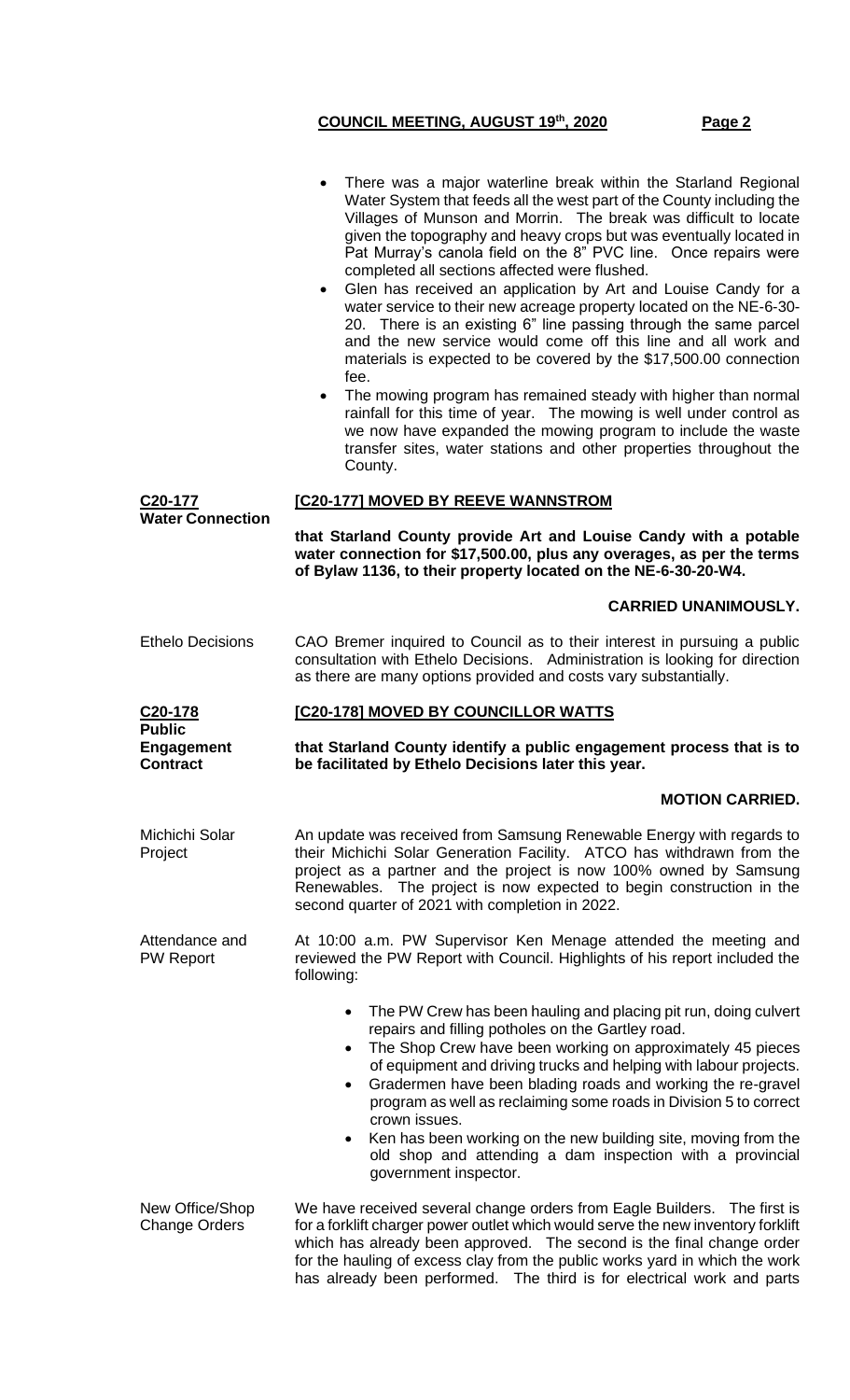|                                          | related to the hook-up of the new generator system, Council requested more<br>quotes be received for this work. Three quotes were received for shelving<br>for the new tool room. The first is from Westbow Systems and includes full<br>installation, the second is from Adams Industrial Supplies, and the third is<br>from Uline Shipping and both of these include only parts with assembly to<br>be done by municipal forces. The final quote is from Aries Airflo of Red<br>Deer for the installation of some air conditioning and ventilation in the<br>mechanical room in order to facilitate the installation of some IT equipment<br>that was not originally planned to be in the building. |  |
|------------------------------------------|-------------------------------------------------------------------------------------------------------------------------------------------------------------------------------------------------------------------------------------------------------------------------------------------------------------------------------------------------------------------------------------------------------------------------------------------------------------------------------------------------------------------------------------------------------------------------------------------------------------------------------------------------------------------------------------------------------|--|
| C <sub>20</sub> -179                     | [C20-179] MOVED BY REEVE WANNSTROM                                                                                                                                                                                                                                                                                                                                                                                                                                                                                                                                                                                                                                                                    |  |
| <b>Gravel Trucking</b>                   | that Starland County approved payment of \$76,036.50 to Eagle<br>Builders for the hauling of excess clay material which resulted from<br>the development of the new shop yard.                                                                                                                                                                                                                                                                                                                                                                                                                                                                                                                        |  |
|                                          | <b>CARRIED UNANIMOUSLY.</b>                                                                                                                                                                                                                                                                                                                                                                                                                                                                                                                                                                                                                                                                           |  |
| C <sub>20</sub> -180<br><b>Tool Room</b> | [C20-180] MOVED BY COUNCILLOR MARSHALL                                                                                                                                                                                                                                                                                                                                                                                                                                                                                                                                                                                                                                                                |  |
| <b>Shelving</b>                          | that Starland County purchase a tool room shelving system from Uline<br><b>Shipping for \$1,845.00.</b>                                                                                                                                                                                                                                                                                                                                                                                                                                                                                                                                                                                               |  |
|                                          | <b>MOTION CARRIED.</b>                                                                                                                                                                                                                                                                                                                                                                                                                                                                                                                                                                                                                                                                                |  |
| C20-181<br><b>Mechanical Room</b>        | [C20-181] MOVED BY DEPUTY REEVE SARGET                                                                                                                                                                                                                                                                                                                                                                                                                                                                                                                                                                                                                                                                |  |
| <b>HVAC</b>                              | that Starland County contract with Aries Airflo of Red Deer for the<br>installation of a ventilation system in the shop mechanical room to<br>accommodate the IT equipment that needed to be housed there for<br>\$2,150.00.                                                                                                                                                                                                                                                                                                                                                                                                                                                                          |  |
|                                          | <b>CARRIED UNANIMOUSLY.</b>                                                                                                                                                                                                                                                                                                                                                                                                                                                                                                                                                                                                                                                                           |  |
| Hamlet Clean-up<br>Days                  | This is the time of year that Starland County would generally organize the<br>hamlet clean-up days however due to budget constraints the event will not<br>be taking place.                                                                                                                                                                                                                                                                                                                                                                                                                                                                                                                           |  |
|                                          | At 11:25 a.m. Ken departed from the meeting.                                                                                                                                                                                                                                                                                                                                                                                                                                                                                                                                                                                                                                                          |  |
| Departure                                |                                                                                                                                                                                                                                                                                                                                                                                                                                                                                                                                                                                                                                                                                                       |  |
| Assessment<br><b>Model Review</b>        | Council was given copies of information packages being put together by the<br>Rural Municipalities Association to be used in opposing the proposed<br>changes to the oil and gas assessment system. The packages include<br>information on the effect of depreciation on assessment and effect this will<br>have on residents and other taxpayers.  There is also a meeting scheduled<br>for August 24 <sup>th</sup> in Stettler with Municipal Affairs Minister Kacy Madu.                                                                                                                                                                                                                           |  |
| <b>CRMA Directors</b><br>Meeting         | The Central Rural Municipalities Association meeting scheduled for August<br>$21^{st}$ , 2020 from 10:00 a.m. to 12:00 p.m. will be held over ZOOM<br>Videoconference.                                                                                                                                                                                                                                                                                                                                                                                                                                                                                                                                |  |
| <b>Municipal Stimulus</b><br>Program     | Assistant CAO Kreke reviewed with Council a copy of the program<br>guidelines for the Municipal Stimulus Program. The grant is similar to the<br>Municipal Sustainability Initiative however it does come with more restriction<br>such as the inability of projects to be completed with municipal forces. The<br>program also requires that municipalities enter in a Memorandum of<br>Understanding with the provincial government.<br>Administration has<br>identified one possible project for the funding however Council would like<br>more options that will be presented at the next Council Meeting.                                                                                        |  |
| C20-182<br><b>Municipal</b>              | [C20-182] MOVED BY COUNCILLOR REW                                                                                                                                                                                                                                                                                                                                                                                                                                                                                                                                                                                                                                                                     |  |

**stimulus funding under the Municipal Stimulus Program.**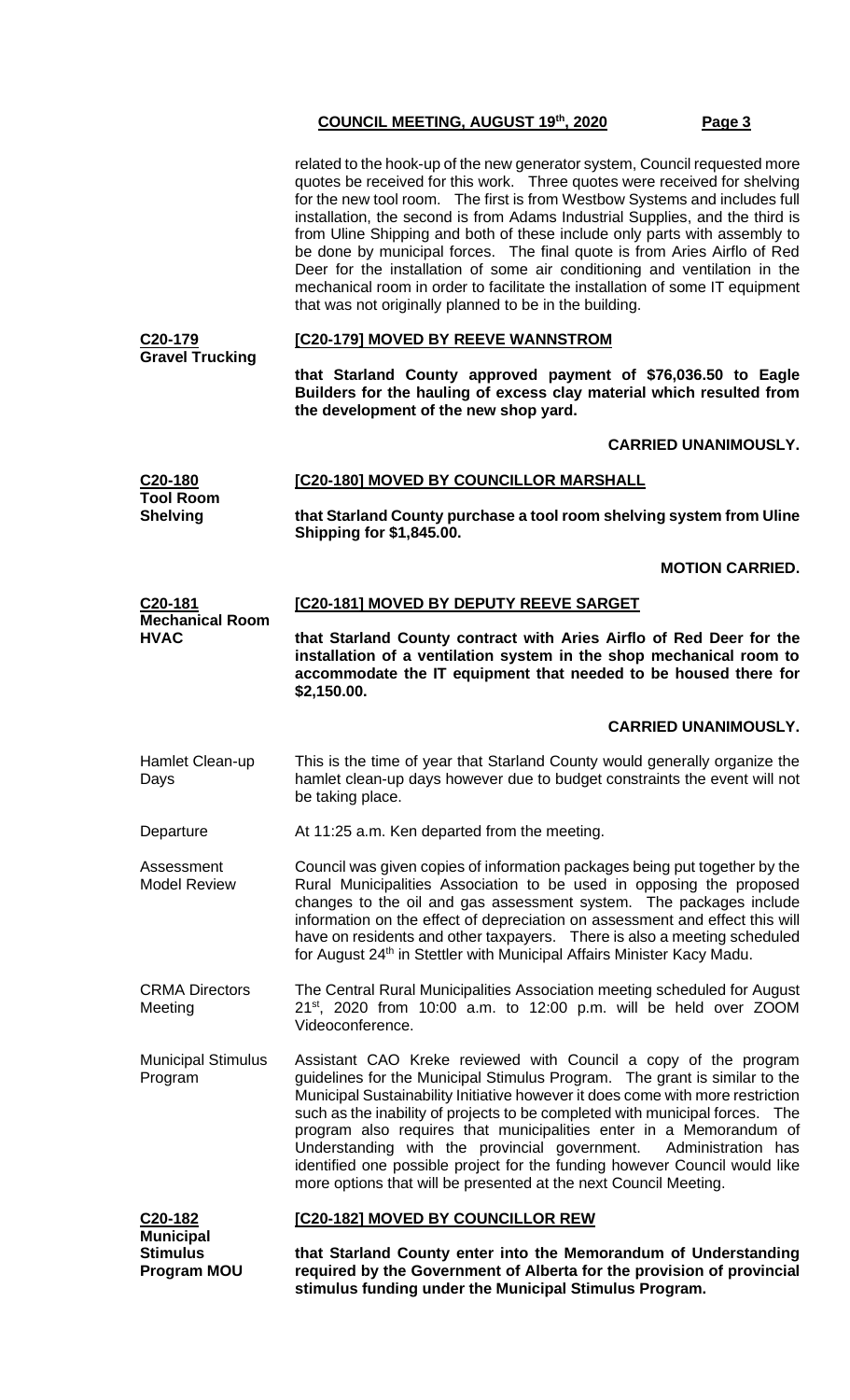#### **CARRIED UNANIMOUSLY.**

| Police Advisory<br><b>Board</b>                                                | Council was given a copy of the mandate and terms of reference for the<br>new Alberta Police Advisory Board. The Board is meant to give<br>Municipalities a voice in setting police priorities.                                                                                                                                                                                                                                                                                                                              |                                                                    |  |  |
|--------------------------------------------------------------------------------|------------------------------------------------------------------------------------------------------------------------------------------------------------------------------------------------------------------------------------------------------------------------------------------------------------------------------------------------------------------------------------------------------------------------------------------------------------------------------------------------------------------------------|--------------------------------------------------------------------|--|--|
| Provincial<br>Assessment<br>Contract                                           | During the transition to a provincially run assessment model for Machinery<br>and Equipment Properties Starland County needed to enter into a<br>Transitional Municipal Hybrid Contract. This agreement provided for<br>funding to maintain assessment through a contractor while capacity was<br>being built at the provincial level. As provincial capacity remains<br>inadequate the agreement will have to be extended.                                                                                                  |                                                                    |  |  |
| $C20-183$<br><b>Transitional</b>                                               | [C20-183] MOVED BY COUNCILLOR WATTS                                                                                                                                                                                                                                                                                                                                                                                                                                                                                          |                                                                    |  |  |
| <b>Assessment</b><br><b>Contract</b>                                           | that Starland County extend the Transitional Municipal Hybrid<br>Assessment Contract entered into for the years 2018-2020 through<br>2021 with the costs as per Schedule D of the agreement.                                                                                                                                                                                                                                                                                                                                 |                                                                    |  |  |
|                                                                                |                                                                                                                                                                                                                                                                                                                                                                                                                                                                                                                              | <b>CARRIED UNANIMOUSLY.</b>                                        |  |  |
| Council<br>Committees                                                          | All councillors present reported briefly on the committees to which they are<br>appointed.                                                                                                                                                                                                                                                                                                                                                                                                                                   |                                                                    |  |  |
| Council<br>Communications                                                      | <b>Council Communications:</b>                                                                                                                                                                                                                                                                                                                                                                                                                                                                                               |                                                                    |  |  |
|                                                                                | i)<br>Edmonton Heritage Council re: Alberta Action Requested on<br>investment in Alberta's Heritage Places<br>Orphan Well Association re: OWA Annual Report<br>ii)<br><b>Palliser Regional Municipal Services</b><br>iii)<br>2019 Financial Statement<br>$\bullet$<br><b>Board Minutes</b><br>$\bullet$<br>Rural Municipalities of Alberta<br>ii)<br><b>Contact Newsletter (5 Issues)</b><br>$\bullet$<br>President's Update June 2020 and July 2020<br>$\bullet$<br>RMA Update for July 2020 for RMA Districts<br>$\bullet$ |                                                                    |  |  |
| C <sub>20</sub> -184<br><b>Motion to</b><br><b>Proceed</b><br><b>In-Camera</b> | [C20-184] MOVED BY COUNCILLOR MARSHALL<br>that under the exemption granted by Section 17, Division 2, Part 4 of<br>the Freedom of Information and Protection of Personal Privacy Act<br>Reeve Wannstrom, Deputy Reeve Sargent and Councillors Watts, Rew<br>and Marshall along with Staff Bremer and Kreke proceed with the<br>meeting In-Camera at 2:05 p.m.                                                                                                                                                                |                                                                    |  |  |
|                                                                                |                                                                                                                                                                                                                                                                                                                                                                                                                                                                                                                              | <b>CARRIED UNANIMOUSLY.</b>                                        |  |  |
| C <sub>20</sub> -185<br><b>Motion to</b>                                       | <b>[C20-185] MOVED BY DEPUTY REEVE SARGENT</b>                                                                                                                                                                                                                                                                                                                                                                                                                                                                               |                                                                    |  |  |
| <b>Proceed Out of</b><br><b>In-Camera</b>                                      | that the meeting proceed out of In-Camera at 2:55 p.m.<br><b>CARRIED UNANIMOUSLY.</b>                                                                                                                                                                                                                                                                                                                                                                                                                                        |                                                                    |  |  |
|                                                                                |                                                                                                                                                                                                                                                                                                                                                                                                                                                                                                                              |                                                                    |  |  |
| Accounts                                                                       | Accounts - see prior motion.                                                                                                                                                                                                                                                                                                                                                                                                                                                                                                 |                                                                    |  |  |
|                                                                                | HI-WAY 9 EXPRESS LTD.<br><b>RMA TRADE</b><br><b>TAQA NORTH</b>                                                                                                                                                                                                                                                                                                                                                                                                                                                               | CK# 50993<br>168.15<br>CK# 50994<br>5,773.53<br>21.00<br>CK# 50995 |  |  |
|                                                                                | <b>Sub-Total:</b>                                                                                                                                                                                                                                                                                                                                                                                                                                                                                                            | \$<br>5,562.68                                                     |  |  |
|                                                                                | A.H. GRADER SERVICE LTD.<br>ATCO ELECTRIC LTD.                                                                                                                                                                                                                                                                                                                                                                                                                                                                               | CK# 50996<br>11,833.50<br>12,538.73<br>CK# 50997                   |  |  |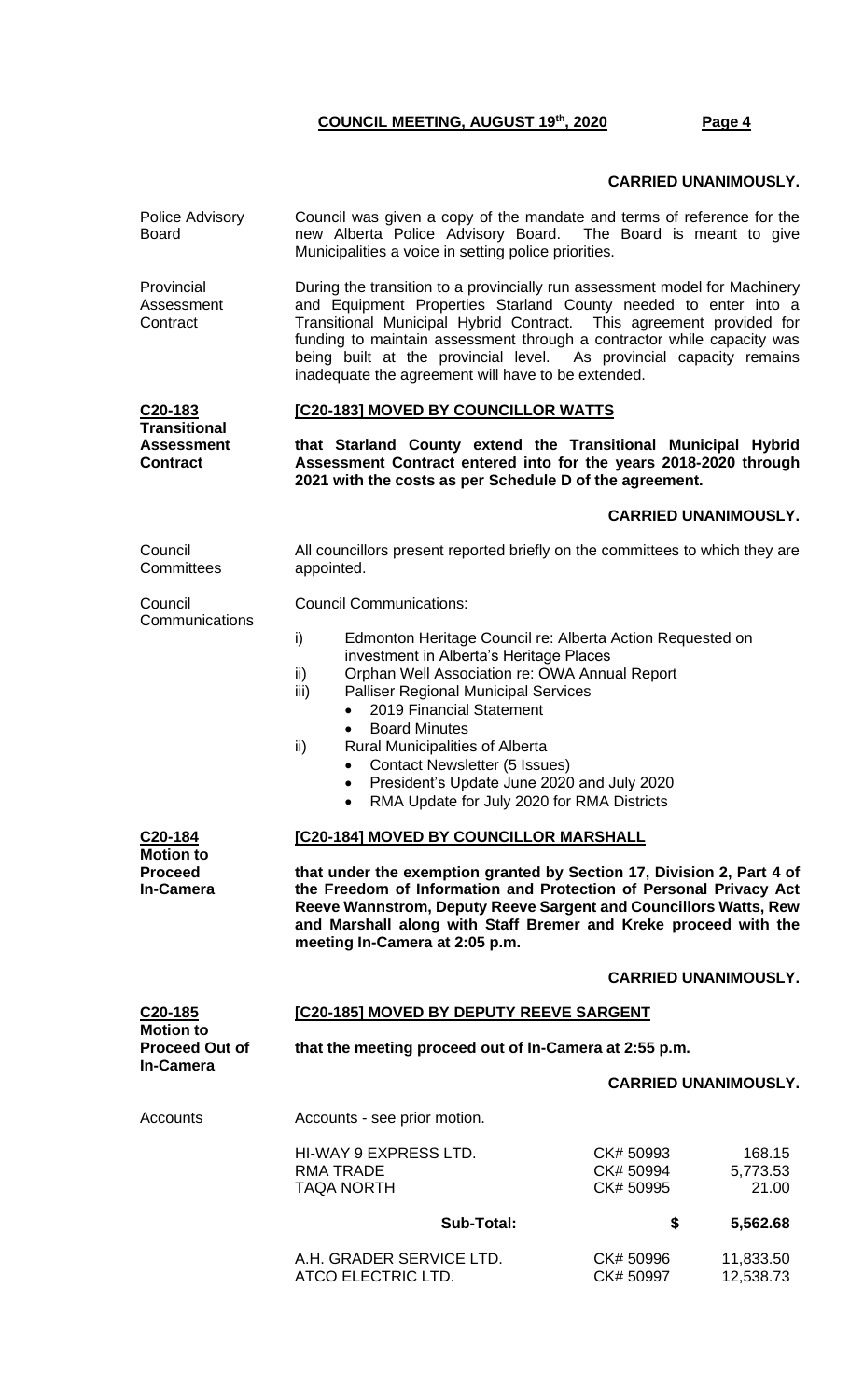| <b>CERTIFIED LABORATORIES</b>                   | CK# 50998 | 643.34       |
|-------------------------------------------------|-----------|--------------|
| DRUMHELLER EQUIPMENT SALES                      | CK# 50999 | 147.00       |
|                                                 |           |              |
| <b>GANGSTER ENTERPRISES</b>                     | CK# 51000 | 1,140.30     |
| <b>GARRY'S WELDING AND SUPPLIES</b>             | CK# 51001 | 1,312.50     |
| I.D. APPAREL                                    | CK# 51002 | 57.65        |
| LEVITT-SAFETY                                   | CK# 51003 | 716.52       |
| <b>OASIS CARWASH &amp; CONVENIENCE</b>          | CK# 51004 | 32.93        |
| PEEVEY ELECTRIC LTD.                            | CK# 51005 | 10,952.07    |
| PIONEER RESEARCH CORPORATION                    | CK# 51006 | 4,277.86     |
|                                                 |           |              |
| <b>PRONGHORN CONTROLS</b>                       | CK# 51007 | 141.75       |
| <b>TELUS</b>                                    | CK# 51008 | 222.48       |
| TELUS MOBILITY INC.                             | CK# 51009 | 1,314.55     |
| TKNT MECHANICAL LTD.                            | CK# 51010 | 223.13       |
| <b>UNIFIED ALLOYS</b>                           | CK# 51011 | 924.35       |
| <b>WOLSELEY WATERWORKS</b>                      | CK# 51012 | 1,820.53     |
|                                                 |           |              |
| <b>Sub-Total:</b>                               | \$        | 48,299.19    |
|                                                 |           |              |
| A.H. GRADER SERVICE LTD.                        | CK# 51013 | 13,303.50    |
| ACKLANDS-GRAINGER INC.                          | CK# 51014 | 370.03       |
| ADAMS INDUSTRIAL SUPPLIES INC.                  | CK# 51015 | 1,674.20     |
| AIR LIQUIDE CANADA INC.                         | CK# 51016 | 375.23       |
| ALBERTA FIRE CHIEF ASSOCIATION                  | CK# 51017 | 1,869.84     |
| ALTAGAS UTILITIES INC.                          | CK# 51018 | 891.37       |
| <b>AUTO VALUE PARTS - DRUMHELLER</b>            | CK#51019  | 1,156.79     |
|                                                 |           |              |
| <b>BARRON, FRANCIS</b>                          | CK# 51020 | 1,097.00     |
| BURT, EDWIN L.                                  | CK# 51021 | 150.00       |
| <b>CERVUS AG EQUIPMENT LP</b>                   | CK# 51022 | 1,723.29     |
| M.W.C. TRUCKING LTD.                            | CK# 51023 | 923.65       |
| <b>CHAMPION COMMERCIAL PRODUCTS</b>             | CK# 51024 | 1,638.57     |
| CIMA CANADA INC.                                | CK# 51025 | 415.80       |
| <b>CLEARTECH INDUSTRIES INC.</b>                | CK# 51026 | 908.04       |
| <b>DAWN MEMORIALS</b>                           | CK# 51027 | 1,092.00     |
| <b>DIGITEX CANADA INC.</b>                      | CK#51028  | 10.78        |
|                                                 |           |              |
| DIRECTDIAL.COM                                  | CK# 51029 | 2,175.60     |
| DJ DIRECTIONAL DRILLING LTD.                    | CK# 51030 | 1,470.00     |
| DRUM WIRELESS LTD.                              | CK# 51031 | 78.12        |
| <b>EAGLE BUILDERS LP</b>                        | CK# 51032 | 1,505,760.91 |
| EAST CENTRAL GAS CO-OP LTD.                     | CK# 51033 | 233.63       |
| <b>ENMAX</b>                                    | CK# 51034 | 5,546.88     |
| <b>FRONTIER CONSTRUCTION PRODUCTS CK# 51035</b> |           | 1,994.58     |
| INTERSTATE BILLING SERVICE, INC.                | CK# 51036 | 9,525.37     |
| HI-WAY 9 EXPRESS LTD.                           | CK# 51037 | 171.70       |
|                                                 |           |              |
| HODGE BROTHERS TRUCKING LTD.                    | CK# 51038 | 15,346.46    |
| <b>HODGE, ROGER</b>                             | CK# 51039 | 9,068.34     |
| <b>HYDRODIG CANADA INC.</b>                     | CK# 51040 | 2,079.00     |
| <b>LAPP</b>                                     | CK# 51041 | 21,425.73    |
| <b>LOOMIS EXPRESS</b>                           | CK# 51042 | 47.67        |
| MADE IN THE SHADE BLINDS & MORE!                | CK# 51043 | 15,119.90    |
| MARSHALL, MURRAY                                | CK# 51044 | 3,821.75     |
| <b>NETAGO</b>                                   | CK# 51045 | 320.00       |
| PEEVEY ELECTRIC LTD.                            | CK# 51046 | 222.34       |
|                                                 |           |              |
| PRAIRIE EVERGREENS LTD.                         | CK# 51047 | 880.00       |
| PRIMROSE, BRAD                                  | CK# 51048 | 7,366.06     |
| PRONGHORN CONTROLS                              | CK# 51049 | 323.53       |
| <b>QUADROCK TRUCKING &amp; EXCAVATING</b>       | CK# 51050 | 37.80        |
| <b>REALITY BYTES</b>                            | CK# 51051 | 2,280.73     |
| RECEIVER GENERAL OF CANADA                      | CK# 51052 | 47,795.61    |
| <b>RMA FUEL</b>                                 | CK# 51053 | 26,599.82    |
| SHRED-IT INTERNATIONAL ULC                      | CK# 51054 | 415.19       |
| STANTEC CONSULTING LTD.                         | CK# 51055 | 3,807.50     |
| STARLAND REGIONAL WATER                         | CK# 51056 | 722.04       |
|                                                 |           |              |
| SUN LIFE ASSURANCE COMPANY                      | CK# 51057 | 32,855.42    |
| <b>TELUS</b>                                    | CK# 51058 | 281.03       |
| THE CITY OF RED DEER                            | CK# 51059 | 7,253.56     |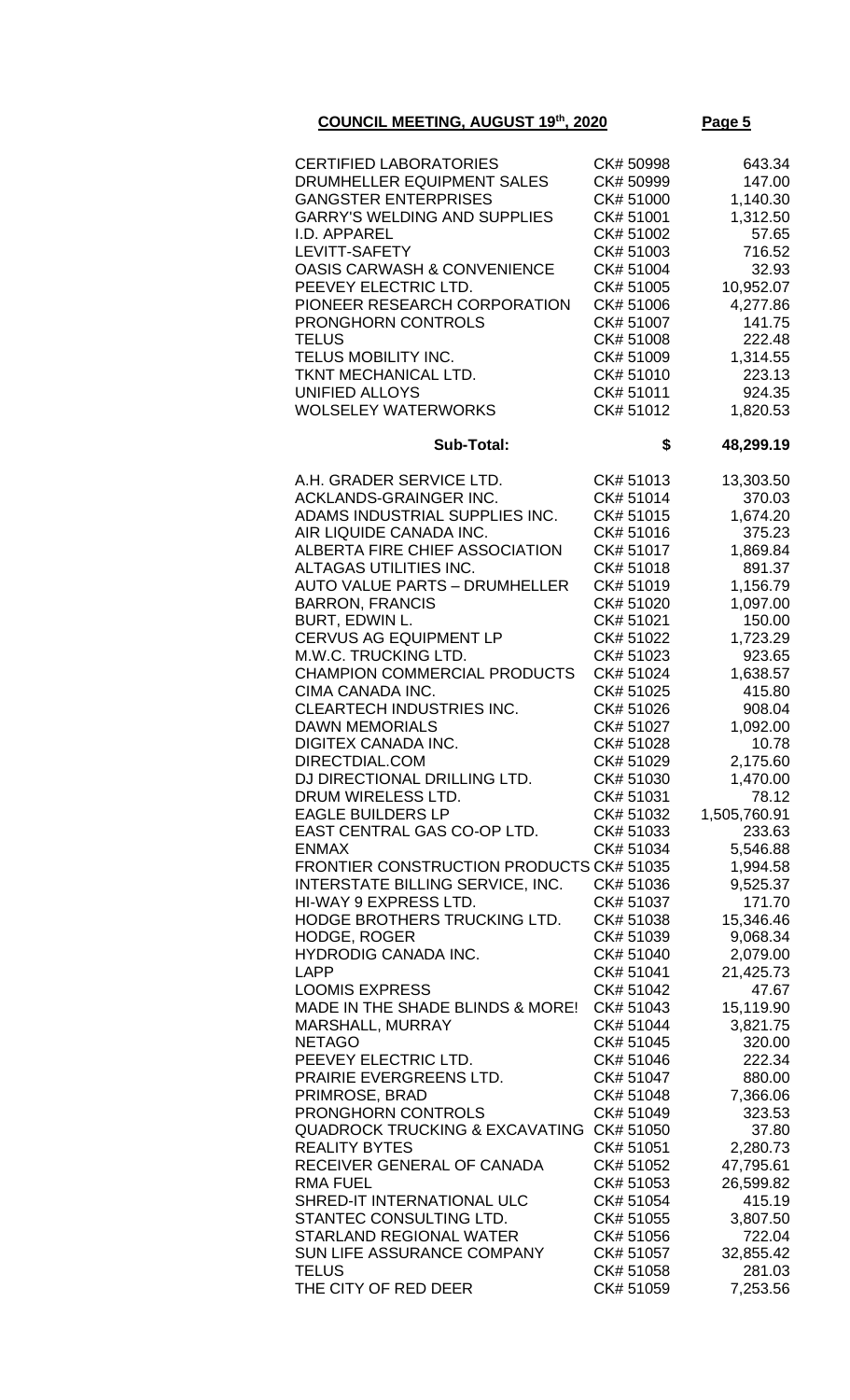| <b>WANNSTROM, STEVE</b>                                          | CK# 51060              | 268.38               |
|------------------------------------------------------------------|------------------------|----------------------|
| <b>WATER PURE &amp; SIMPLE</b>                                   | CK# 51061              | 81.00                |
| <b>WATTS, JACKIE</b>                                             | CK# 51062              | 1,944.65             |
| <b>WESTBOW SYSTEMS LTD.</b>                                      | CK# 51063              | 5,354.65             |
| WESTVIEW CO-OPERATIVE ASSN LTD.                                  | CK# 51064              | 2,801.87             |
| WHEATLAND COUNTY COUNSELLING                                     | CK# 51065              | 8,500.00             |
| WFR WHOLESALE FIRE & RESCUE LTD. CK# 51066                       |                        | 380.11               |
| <b>WIART DIRTWORK LTD.</b>                                       | CK# 51067              | 5,475.75             |
| <b>WOLF, TRACY</b>                                               | CK# 51068              | 1,305.00             |
| WOLF, TRACY & MONTGOMERY, CINDY CK# 51069                        |                        | 2,557.43             |
| <b>XYLEM CANADA COMPANY</b>                                      | CK#51070               | 3,466.47             |
| 1325856 ALBERTA LTD.                                             | CK# 51071              | 130.00               |
| 970734 AB LTD.                                                   | CK# 51072              | 520.46               |
| <b>Sub-Total:</b>                                                | \$                     | 1,785,412.13         |
| A.H. GRADER SERVICE LTD.                                         | CK# 51073              | 9,040.50             |
| <b>GOVERNMENT OF ALBERTA</b>                                     | CK# 51074              | 372.75               |
| <b>LAPP</b>                                                      | CK# 51075              | 20,441.20            |
| <b>LOOKER OFFICE EQUIPMENT</b>                                   | CK# 51076              | 148,082.70           |
| MUNICIPAL INFORMATION NETWORK                                    | CK# 51077              | 299.25               |
| PUMPS & PRESSURE INC.                                            | CK# 51078              | 44,205.00            |
| RECEIVER GENERAL OF CANADA                                       | CK# 51079              | 45,518.45            |
| SUN LIFE ASSURANCE COMPANY                                       | CK# 51080              | 151.20               |
| <b>TELUS</b>                                                     | CK# 51081              | 100.13               |
| TELUS MOBILITY INC.                                              | CK# 51082              | 199.58               |
| <b>TOWN OF DRUMHELLER</b>                                        | CK# 51083              | 1,988.34             |
| <b>VILLAGE OF DELIA</b>                                          | CK# 51084              | 231.00               |
| <b>VILLAGE OF MORRIN</b>                                         | CK# 51085              | 250.10               |
| <b>Sub-Total:</b>                                                | \$                     | 1,785,412.13         |
|                                                                  |                        |                      |
| A.H. GRADER SERVICE LTD.                                         | CK# 51086              | 7,938.00             |
| A.P.I. ALARM INC.                                                | CK# 51087              | 110.25               |
| A&D HARPER TIRE (1979) LTD.                                      | CK# 51088              | 1,125.18             |
| AAGAARD'S UPHOLSTERY                                             | CK# 51089              | 84.00                |
| ACKLANDS-GRAINGER INC.                                           | CK# 51090              | 23.35                |
| ADAMS INDUSTRIAL SUPPLIES INC.                                   | CK# 51091              | 838.61               |
| AGROMAX DISTRIBUTORS INC.<br>AIR LIQUIDE CANADA INC.             | CK# 51092              | 16,740.00<br>404.82  |
| <b>ALBERTA GOVERNMENT SERVICES</b>                               | CK# 51093<br>CK# 51094 | 10.00                |
| ALTAGAS UTILITIES INC.                                           | CK# 51095              | 50.16                |
| ATB FINANCIAL MASTERCARD                                         | CK# 51096              | 10,497.77            |
| <b>AUTO VALUE PARTS - DRUMHELLER</b>                             | CK# 51097              | 865.59               |
| BAR W PETROLEUM & ELECTRIC LTD.                                  | CK# 51098              | 18,669.00            |
| <b>BARRON, FRANCIS</b>                                           | CK# 51099              | 967.50               |
| BEARCOM CANADA CORP.                                             | CK# 51100              | 4,097.27             |
| <b>BIG COUNTRY GAS CO-OP</b>                                     | CK# 51101              | 187.88               |
| BURT, EDWIN L.                                                   | CK# 51102              | 150.00               |
| CARLSON, JASON J                                                 | CK# 51103              | 161.52               |
| <b>CHAMPION COMMERCIAL PRODUCTS</b>                              | CK# 51104              | 1,102.92             |
| <b>CINTAS CANADA LIMITED</b>                                     | CK# 51105              | 82.95                |
| <b>DIGITEX CANADA INC.</b>                                       | CK# 51106              | 452.67               |
| DIRECTDIAL.COM                                                   | CK# 51107              | 412.34               |
| DRUM WIRELESS LTD.                                               | CK# 51108              | 126.00               |
| DRUMHELLER SOLID WASTE                                           | CK# 51109              | 1,012.68             |
| DRUMHELLER CHRYSLER                                              | CK# 51110              | 966.00               |
| EAST CENTRAL GAS CO-OP LTD.                                      | CK# 51111              | 36.66                |
| FRANK FLAMAN SALES LTD.                                          | CK# 51112              | 733.92               |
| FOUNTAIN TIRE LTD.                                               | CK# 51113              | 23.34                |
| FOURLANE FORD SALES LTD.                                         | CK# 51114              | 66.41                |
| <b>FRESON BROS DRUMHELLER</b>                                    | CK# 51115              | 77.77                |
| INTERSTATE BILLING SERVICE, INC.<br>HENRY KROEGER REGIONAL WATER | CK# 51116<br>CK# 51117 | 2,383.68<br>9,550.62 |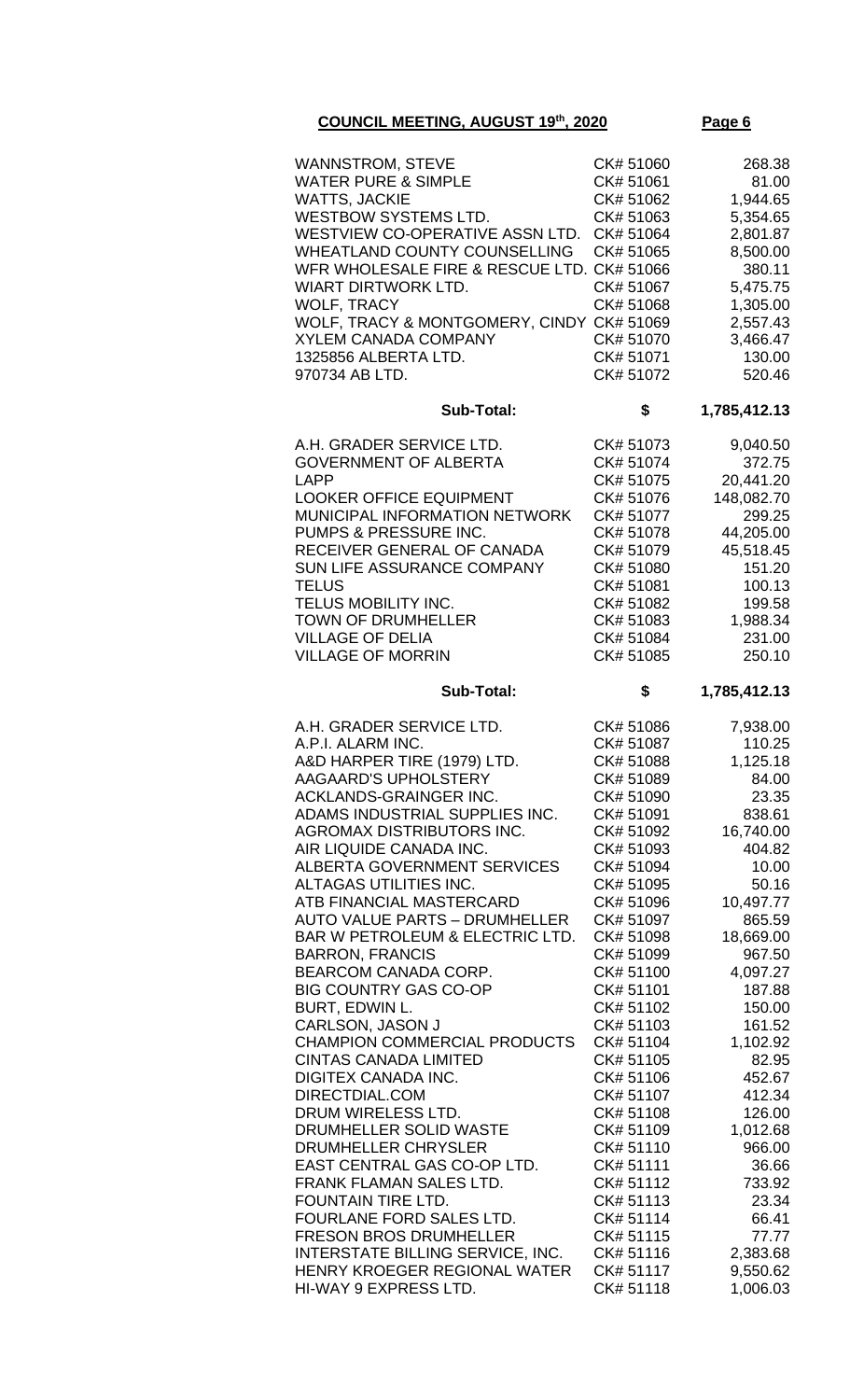| HODGE BROTHERS TRUCKING LTD.              | CK# 51119 | 21,329.12    |
|-------------------------------------------|-----------|--------------|
| HODGE, ROGER                              | CK# 51120 | 9,407.40     |
| <b>IMAGE CRAFTER SIGNS INC.</b>           | CK# 51121 | 822.57       |
| <b>KNEEHILL COUNTY</b>                    | CK# 51122 | 4,929.35     |
| <b>LOOMIS EXPRESS</b>                     | CK# 51123 | 81.36        |
| MARSHALL, MURRAY                          | CK# 51124 | 192.04       |
| <b>MORRIN FOODS</b>                       | CK# 51125 | 63.00        |
| <b>OLD MACDONALD KENNELS</b>              | CK# 51126 | 1,241.10     |
| PETERSON AUTO BODY LTD.                   | CK# 51127 | 544.76       |
| PETTY CASH                                | CK# 51128 | 166.69       |
| PRIMROSE, BRAD                            | CK# 51129 | 9,744.23     |
| PUROLATOR INC.                            | CK# 51130 | 37.95        |
| <b>QUEST FABRICATION</b>                  | CK# 51131 | 2,984.85     |
| <b>RMA FUEL</b>                           | CK# 51132 | 27,834.78    |
| <b>RMA INSURANCE</b>                      | CK# 51133 | 3,779.07     |
| ROADATA SERVICES LTD.                     | CK# 51134 | 396.90       |
| 1858097 ALBERTA LTD.                      | CK# 51135 | 182.96       |
| SAMUEL PLUMBING & HEATING LTD.            | CK# 51136 | 126.00       |
| <b>SHARPE, KERRY</b>                      | CK# 51137 | 146.56       |
| SHRED-IT INTERNATIONAL ULC                | CK# 51138 | 253.88       |
| STANTEC CONSULTING LTD.                   | CK# 51139 | 20,016.28    |
| STETTLER TELEPHONE ANSWERING              | CK# 51140 | 367.50       |
| <b>TAQA NORTH</b>                         | CK# 51141 | 21.00        |
| TKNT MECHANICAL LTD.                      | CK# 51142 | 996.24       |
| TROCHU MOTORS LTD.                        | CK# 51143 | 190.61       |
| <b>VALLEN CANADA INC.</b>                 | CK# 51144 | 346.50       |
| <b>VESERIS</b>                            | CK# 51145 | 11,996.00    |
| <b>WANNSTROM, STEVE</b>                   | CK# 51146 | 3,945.24     |
| WASTE MANAGEMENT OF CANADA                | CK# 51147 | 278.16       |
| <b>WATER PURE &amp; SIMPLE</b>            | CK# 51148 | 180.00       |
| <b>WATTS, JACKIE</b>                      | CK# 51149 | 3,283.72     |
| WESTVIEW CO-OPERATIVE ASSN LTD.           | CK# 51150 | 2,065.84     |
| WILD ROSE ASSESSMENT SERVICE              | CK# 51151 | 9,537.50     |
| <b>WOLF, TRACY</b>                        | CK# 51152 | 1,305.00     |
| WOLF, TRACY & MONTGOMERY, CINDY CK# 51153 |           | 1,913.28     |
| WOLSELEY WATERWORKS                       | CK# 51154 | 2,437.49     |
| <b>XYLEM CANADA COMPANY</b>               | CK# 51156 | 9,374.89     |
| <b>Sub-Total:</b>                         | \$        | 1,785,412.13 |
| <b>RMA TRADE</b>                          | CK# 51157 | 11,198.99    |
| <b>Sub-Total:</b>                         | \$        | 11,198.99    |

 **TOTAL: \$ 2,355,227.90**

### **[C20-186] MOVED BY COUNCILLOR MARSHALL**

**C20-186 Adjournment**

**that the meeting be adjourned at 3:05 p.m.**

### **CARRIED UNANIMOUSLY.**

*The next meeting of the Council of Starland County is to be held on*  Wednesday, September 9<sup>th</sup>, 2020, at the Starland County *Administration Building in Morrin, Alberta, commencing at 9:00 a.m.*

**Reeve: Steve Wannstrom**

**Chief Administrative Officer:**